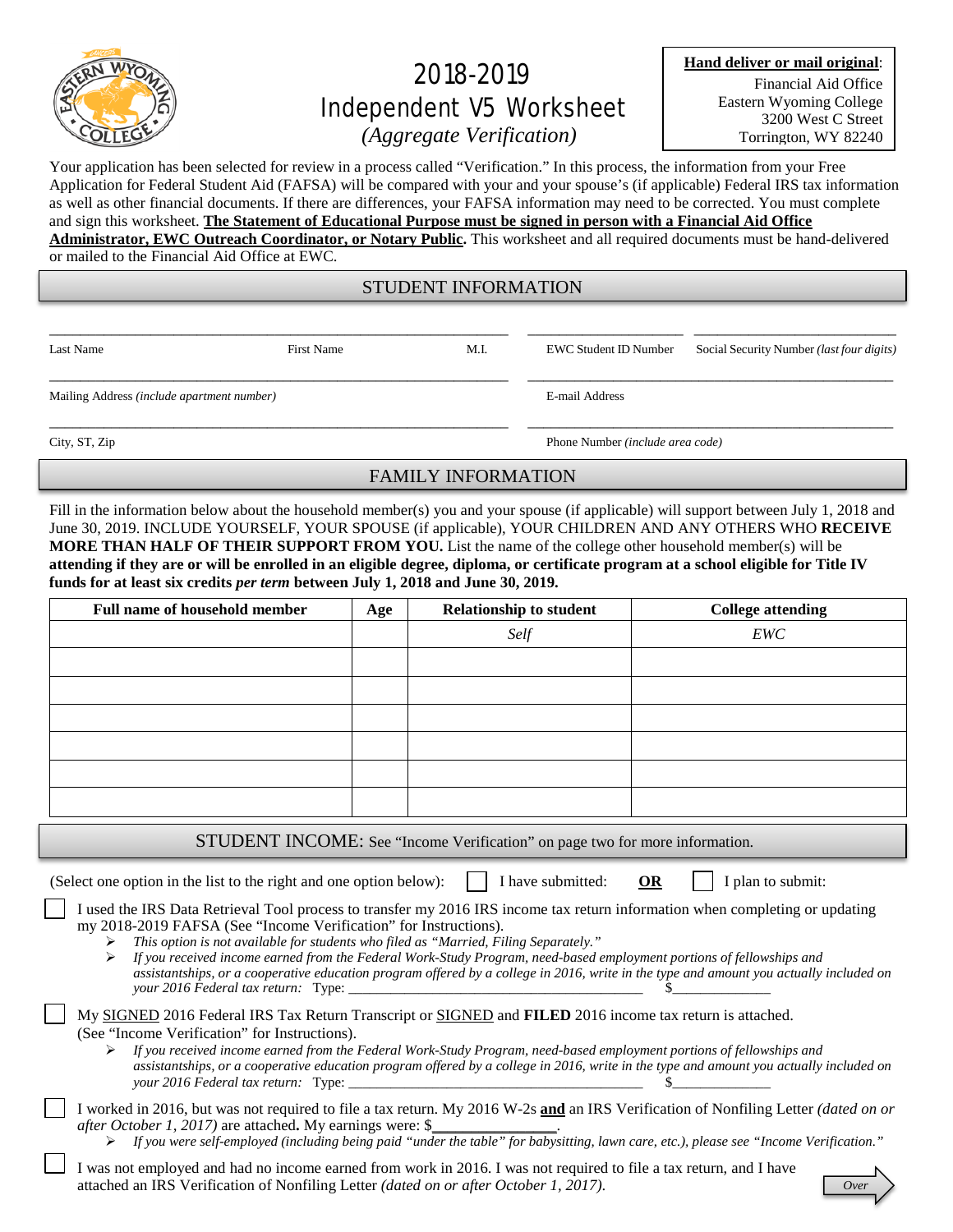| SPOUSE'S INCOME: See "Income Verification" on page two for more information. |  |
|------------------------------------------------------------------------------|--|
|------------------------------------------------------------------------------|--|

| ONLY COMPLETE THIS SECTION IF you meet both of the following criteria:<br>A) Selected "Married or Remarried" as your marital status on your FAFSA                  | B) Did NOT file a joint tax return.<br>AND                        |
|--------------------------------------------------------------------------------------------------------------------------------------------------------------------|-------------------------------------------------------------------|
| (Select one option in the list to the right and one option below): My spouse                                                                                       | $\vert$ $\vert$ plans to submit:<br>$\parallel$ has submitted: OR |
| My spouse's SIGNED 2016 Federal IRS Tax Return Transcript or SIGNED and FILED 2016 income tax return is attached.<br>(See "Income Verification" for Instructions). |                                                                   |

My spouse worked in 2016, but was not required to file a tax return. My spouse's 2016 W-2s **and** IRS Verification of Nonfiling Letter are attached. (See "Income Verification" for Instructions). My spouse's earnings were: \$

*The Verification of Nonfiling Letter must be dated on or after October 1, 2017.*

*If your spouse was self-employed (including being paid "under the table"), please see "Income Verification".*

My spouse was not employed and had no income earned from work in 2016. My spouse was not required to file a tax return, and has attached an IRS Verification of Nonfiling Letter *(dated on or after October 1, 2017)*. (See "Income Verification").

# INCOME VERIFICATION

#### **IRS Data Retrieval Tool** (ONLY for 2016 Tax Filers who have an FSA ID):

The easiest way to verify income information for Single, Married Filing Jointly, and Head of Household tax filers is to use the IRS Data Retrieval Tool (DRT) when completing the [FAFSA on the Web.](https://fafsa.ed.gov/) To use the DRT, the student must log-in to the FAFSA at [fafsa.gov](https://fafsa.ed.gov/) with his/her FSA ID and select "Make Corrections." If the student was a 2016 tax filer and is attempting to use the DRT, the student will need to update the STUDENT 2016 tax return status, type of return, and filing status. Follow-up questions will determine the student's eligibility to use the DRT. If eligible to use the DRT, a button with the title "Link to IRS" or a hyperlink titled "View options to link to IRS" will be available on the screen. On the IRS website, confirm that the student information is correct, and type in the *exact* address used to file 2016 taxes. Click "Transfer Now." **If the transfer was successful, you will not be able to see/review the data elements, but instead will see data elements labeled as "Transferred from IRS."** Please re-sign and re-submit the FAFSA.

#### **2016 SIGNED Federal IRS Tax Return Transcript or SIGNED and FILED income tax return**:

To request an IRS Tax Return Transcript, please visi[t www.irs.gov/individuals/get-transcript](https://www.irs.gov/individuals/get-transcript) to download and print your 2016 transcript immediately, or request the transcript be mailed to your address on record. Be sure to request a Tax Return Transcript, NOT an Account Transcript. The tax filer must sign (handwritten signature only) and date the Tax Return Transcript before submitting the document to EWC. If you cannot get the transcript online, please download [Form 4506-T](https://www.irs.gov/uac/about-form-4506t) by clicking on the "Transcript types" hyperlink on the IRS Get Transcript website. Transcripts can be sent directly to EWC by entering EWC's address on Line 5. If the tax filer does *not* send the transcript directly to EWC, then he/she will need to sign (handwritten signature) and date the transcript before submitting. Transcripts can also be requested by calling the IRS Automated Telephone at 1-800-908-9946. If providing a tax return, you must include documentation indicating the return was filed, such as a preparer's name and PTIN on the return, or electronic confirmation of return submission. The return MUST be SIGNED before submitting to EWC. To request a copy of your income tax return from the IRS (if unable to procure one from an accountant or tax filing software), you may complet[e Form 4506.](https://www.irs.gov/pub/irs-pdf/f4506.pdf) Returns can be sent directly to EWC by entering EWC's address on Line 5. If the tax filer does *not* send the return directly to EWC, then he/she will need to sign (handwritten signature) and date the return before submitting.

#### **2016 SIGNED Verification of Nonfiling Letter** (ONLY for those who did not file taxes OR for those who were granted an Extension):

To request an IRS Verification of Nonfiling Letter, please visit [www.irs.gov/individuals/get-transcript](https://www.irs.gov/individuals/get-transcript) to download and print your 2016 Verification of Nonfiling immediately, or request the letter be mailed to your address on record. The individual whose income is being verified will need to sign (handwritten signature only) and date the Letter before submitting the document to EWC. If you cannot get the letter online, please download [Form 4506-T](https://www.irs.gov/uac/about-form-4506t) by clicking on "Transcript types" on the IRS Get Transcript website. Nonfiling letters can sent directly to EWC by entering EWC's address on Line 5. If the tax filer does *not* send the letter directly to EWC, then he/she will need to sign (handwritten signature) and date the letter before submitting. You must check box 7 "Verification of Nonfiling" to request this document.

#### **2016 W-2 Forms and Income Information**

Please provide a copy of all 2016 W-2 forms from your employer(s). If you do not have or are unable to receive a copy from your employer(s), please request an IRS Wage and Income Transcript at [www.irs.gov/individuals/get-transcript.](https://www.irs.gov/individuals/get-transcript) If you were self-employed and do not have W-2s, please submit a statement confirming that you were self-employed; include your name(s), the type/name of your business, and your net income. The individual whose income is being verified will need to sign (handwritten signature) and date the statement. PLEASE NOTE: you may be required to file a tax return even if you had low net earnings. Please refer to the [IRS Tax Guide](https://www.irs.gov/pub/irs-pdf/p17.pdf) (Page 6, Chapter 1) for self-employment filing criteria.

# UNTAXED INCOME INFORMATION

Fill in the information below as it applies to the student AND your spouse (if applicable). **DO NOT LEAVE ANY ITEM BLANK.** If any item does not apply, enter "N/A" for Not Applicable where a response is requested, or enter \$0 in an area where an amount is requested. **ALL AMOUNTS ARE ANNUAL.** To determine the correct annual amount for each item: If you paid or received the same dollar amount every month in 2016, multiply that amount by the number of months in 2016 you paid or received it. If you did not pay or receive the same amount each month in 2016, add together the amounts you paid or received each month. If more space is needed for any item, attach a separate page with the student's name, student  $ID \#$ , and appropriate information.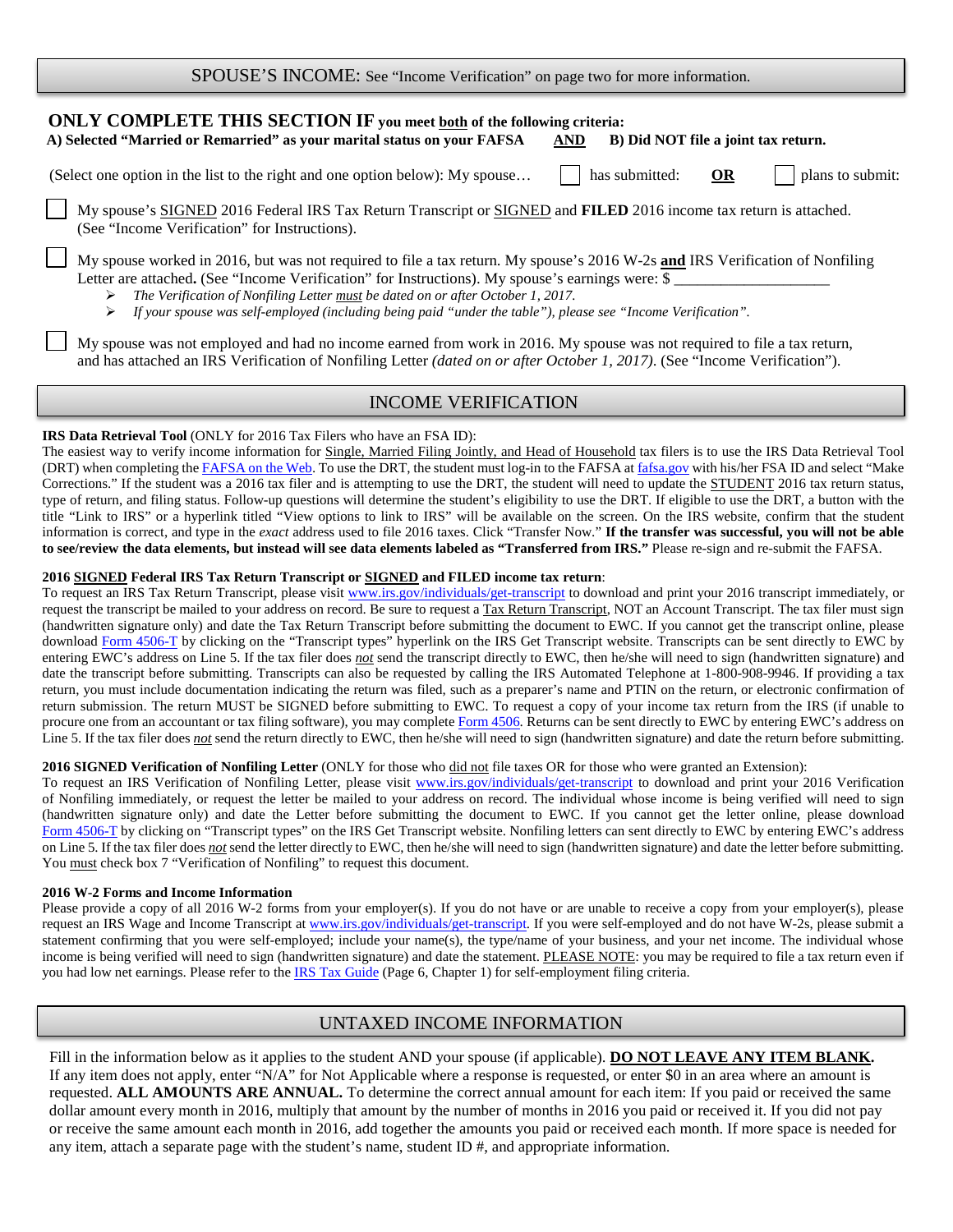### **A. Payments to tax-deferred pension and retirement savings**

List any payments (direct or withheld from earnings) to tax-deferred pension and retirement savings plans, including, but not limited to, amounts reported on W-2 forms (Boxes 12a through 12d with codes D, E, F, G, H, and S). **Copies of all W-2 forms must be attached.**

| Name of person who made payment | Total amount paid in 2016 |
|---------------------------------|---------------------------|
|                                 |                           |
|                                 |                           |
|                                 |                           |

#### **B. Child support received**

List the amount of any child support RECEIVED in 2016 for any children listed on the Standard Verification (V1) worksheet as a household member.

| Name of adult who received<br>the child support payment | Name of child for whom<br>child support was received | Age of<br>child | <b>Total annual amount of child</b><br>support received in 2016 |
|---------------------------------------------------------|------------------------------------------------------|-----------------|-----------------------------------------------------------------|
|                                                         |                                                      |                 |                                                                 |
|                                                         |                                                      |                 |                                                                 |
|                                                         |                                                      |                 |                                                                 |
|                                                         |                                                      |                 |                                                                 |

### **C. Housing, food, and other living allowances (these are often paid to members of the military, clergy, and others)**

Total cash value that you or your spouse (if applicable) received in 2016. If you or your spouse received free room and board in 2016 for a job that was not awarded as student financial aid, its value must be included in this figure. **DO NOT include** rent subsidies for low-income housing, the value of on-base military housing or the value of a basic military allowance for housing.

| Name of recipient | Type of benefit received | <b>Total amount of benefit</b><br>received in 2016 |
|-------------------|--------------------------|----------------------------------------------------|
|                   |                          |                                                    |
|                   |                          |                                                    |

#### **D. Veterans non-education benefits**

List the total amount of veterans non-education benefits received in 2016. **Include** Disability, Death Pension, Dependency and Indemnity Compensation (DIC), and/or VA Educational Work-Study allowances. **DO NOT include** federal veterans educational benefits such as: Montgomery GI Bill, Dependents Education Assistance Program, VEAP Benefits, Post-9/11 GI Bill.

| Name of recipient | <b>Type of Veterans</b><br>non-education benefit received | <b>Total amount of benefit</b><br>received in 2016 |
|-------------------|-----------------------------------------------------------|----------------------------------------------------|
|                   |                                                           |                                                    |
|                   |                                                           |                                                    |
|                   |                                                           |                                                    |

#### **E. Other untaxed income**

List the amount of other untaxed income not reported and not excluded elsewhere on this form. **Include** items such as disability, SSD/SSDI, workers' compensation, Black Lung Benefits, untaxed portions of health savings accounts from IRS Form 1040 Line 25, Railroad Retirement Benefits, etc. **DO NOT include** student aid, Earned Income Credit, Additional Child Tax Credit, Temporary Assistance to Needy Families (TANF), untaxed Social Security benefits, Supplemental Security Income (SSI), Workforce Investment Act (WIA) educational benefits, combat pay, benefits from flexible spending arrangements (e.g., cafeteria plans), foreign income exclusion, or credit for federal tax on special fuels.

| Name of recipient | Type of other<br>untaxed income received | Total amount of other untaxed<br>income received in 2016 |
|-------------------|------------------------------------------|----------------------------------------------------------|
|                   |                                          |                                                          |
|                   |                                          |                                                          |
|                   |                                          |                                                          |

### **F. Money received or paid on the student's behalf**

List any money received or paid on the student's (and spouse's, if applicable) behalf (e.g., payment of a bill) not reported elsewhere on this form.

| Purpose (e.g., cash, rent, books,<br>cell phone bill, car insurance, etc.) | Source of payment | <b>Total amount</b><br>received in 2016 |
|----------------------------------------------------------------------------|-------------------|-----------------------------------------|
|                                                                            |                   |                                         |
|                                                                            |                   |                                         |
|                                                                            |                   |                                         |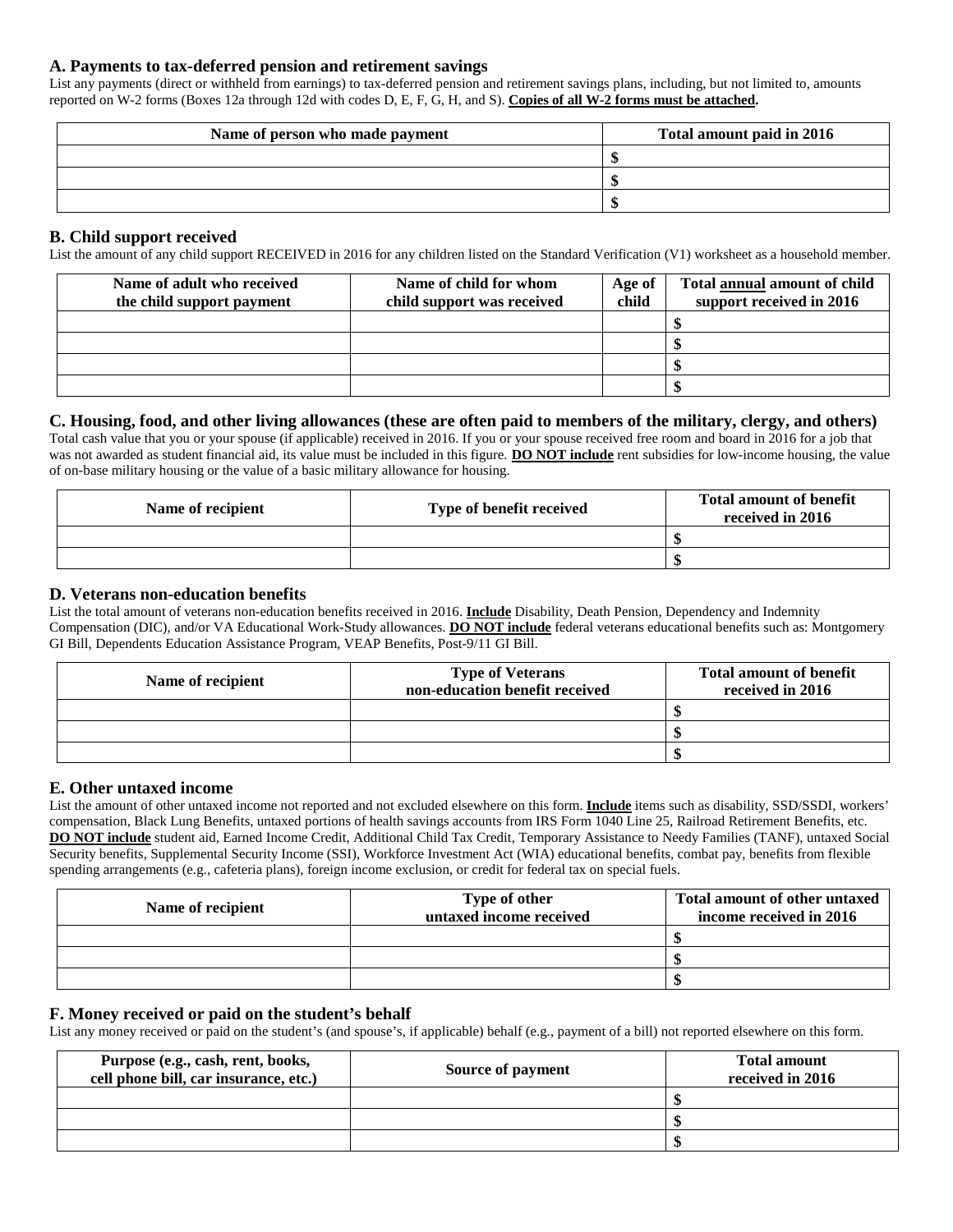#### **G. Additional information**

So that we may fully understand the student's family's financial situation, please provide below information about any other resources, benefits, and other amounts received by the student and any members of the student's household. This may include items that were not required to be reported on the FAFSA or other forms submitted to the financial aid office, and include such things as federal veterans education benefits, military housing, lowincome housing, SNAP, Medicaid, TANF, WIC, Supplemental Security Income, etc.

| Name of recipient | Type of Benefit (e.g., veterans, military, low-<br>income, Medicaid, WIC, SSI, etc.) | <b>Total amount</b><br>received in 2016 |
|-------------------|--------------------------------------------------------------------------------------|-----------------------------------------|
|                   |                                                                                      |                                         |
|                   |                                                                                      |                                         |

# STATEMENT OF SUPPORT

Please explain IN DETAIL how your family supported itself in 2016. Please include whether or not you lived with someone else who helped support you/your family, or received assistance not otherwise listed on this form. Because FAFSA information requires 2016 income information which may not reflect your current situation, please also explain IN DETAIL how your family is supporting itself *now*, including any changes in employment, benefits, or other income since 2016. You may attach a separate sheet if needed.

\_\_\_\_\_\_\_\_\_\_\_\_\_\_\_\_\_\_\_\_\_\_\_\_\_\_\_\_\_\_\_\_\_\_\_\_\_\_\_\_\_\_\_\_\_\_\_\_\_\_\_\_\_\_\_\_\_\_\_\_\_\_\_\_\_\_\_\_\_\_\_\_\_\_\_\_\_\_\_\_\_\_\_\_\_\_\_\_\_\_\_\_\_\_\_\_\_\_\_\_\_\_\_\_\_\_\_\_ \_\_\_\_\_\_\_\_\_\_\_\_\_\_\_\_\_\_\_\_\_\_\_\_\_\_\_\_\_\_\_\_\_\_\_\_\_\_\_\_\_\_\_\_\_\_\_\_\_\_\_\_\_\_\_\_\_\_\_\_\_\_\_\_\_\_\_\_\_\_\_\_\_\_\_\_\_\_\_\_\_\_\_\_\_\_\_\_\_\_\_\_\_\_\_\_\_\_\_\_\_\_\_\_\_\_\_\_ \_\_\_\_\_\_\_\_\_\_\_\_\_\_\_\_\_\_\_\_\_\_\_\_\_\_\_\_\_\_\_\_\_\_\_\_\_\_\_\_\_\_\_\_\_\_\_\_\_\_\_\_\_\_\_\_\_\_\_\_\_\_\_\_\_\_\_\_\_\_\_\_\_\_\_\_\_\_\_\_\_\_\_\_\_\_\_\_\_\_\_\_\_\_\_\_\_\_\_\_\_\_\_\_\_\_\_\_ \_\_\_\_\_\_\_\_\_\_\_\_\_\_\_\_\_\_\_\_\_\_\_\_\_\_\_\_\_\_\_\_\_\_\_\_\_\_\_\_\_\_\_\_\_\_\_\_\_\_\_\_\_\_\_\_\_\_\_\_\_\_\_\_\_\_\_\_\_\_\_\_\_\_\_\_\_\_\_\_\_\_\_\_\_\_\_\_\_\_\_\_\_\_\_\_\_\_\_\_\_\_\_\_\_\_\_\_ \_\_\_\_\_\_\_\_\_\_\_\_\_\_\_\_\_\_\_\_\_\_\_\_\_\_\_\_\_\_\_\_\_\_\_\_\_\_\_\_\_\_\_\_\_\_\_\_\_\_\_\_\_\_\_\_\_\_\_\_\_\_\_\_\_\_\_\_\_\_\_\_\_\_\_\_\_\_\_\_\_\_\_\_\_\_\_\_\_\_\_\_\_\_\_\_\_\_\_\_\_\_\_\_\_\_\_\_ \_\_\_\_\_\_\_\_\_\_\_\_\_\_\_\_\_\_\_\_\_\_\_\_\_\_\_\_\_\_\_\_\_\_\_\_\_\_\_\_\_\_\_\_\_\_\_\_\_\_\_\_\_\_\_\_\_\_\_\_\_\_\_\_\_\_\_\_\_\_\_\_\_\_\_\_\_\_\_\_\_\_\_\_\_\_\_\_\_\_\_\_\_\_\_\_\_\_\_\_\_\_\_\_\_\_\_\_

# HIGH SCHOOL COMPLETION STATUS

Please provide **ONE** of the following documents that indicates what your high school completion status will be when you will begin college in 2018-2019. Submit it with this form and any other documentation requested.

- $\Box$  A copy of your high school diploma.
- $\Box$  Your final official high school transcript that shows the date when the diploma was awarded.
- $\Box$  Your official General Educational Development (GED)\* certificate or transcript. *Documentation of the HiSET/TASC or other high school equivalency exam is also acceptable.*
- An official academic transcript that indicates you successfully completed at least a two-year program that is acceptable for full credit toward a bachelor's degree.
	- *Please note: Credits transferred in from previous institutions attended may affect your maximum time frame calculation as defined in EWC's Satisfactory Academic Progress Policy.*
- $\Box$  If you were home schooled in Wyoming, a copy of your transcript or the equivalent, signed by a parent or guardian, along with EWC's *Completion of Secondary Education Form for Home Schooled Students.*
- If you were home schooled in another state and your state requires home schooled students to obtain a secondary school completion credential for home school (other than a high school diploma or its recognized equivalent), a copy of that credential.

If you are unable to obtain any of the forms of documentation listed above, please contact the Financial Aid Office.

# CERTIFICATIONS AND SIGNATURES

By signing this worksheet, I/we certify that all of the information reported is complete and correct. I/we also acknowledge that I/we have read and agree to comply with all verification policies as stated by EWC in the College Catalog and on the EWC website. **Failure to submit information in a timely fashion may result in the application being filed as inactive** with no further consideration and no federal aid for the academic year. Student and spouse (if applicable) must sign:

\_\_\_\_\_\_\_\_\_\_\_\_\_\_\_\_\_\_\_\_\_\_\_\_\_\_\_\_\_\_\_\_\_\_\_\_\_\_\_\_\_\_\_\_\_\_\_\_\_\_\_\_ \_\_\_\_\_\_\_\_\_\_\_\_\_\_\_\_\_\_\_\_\_\_\_\_\_\_\_\_\_\_\_\_\_\_\_\_\_\_\_\_\_\_\_\_\_\_\_\_\_\_\_ *Student's signature Date Spouse's signature Date*

*WARNING: If you purposely give false or misleading information on this worksheet, you may be fined, sentenced to jail, or both.*

# COMPLETE ATTACHED FORM ALSO—READ DIRECTIONS CAREFULLY